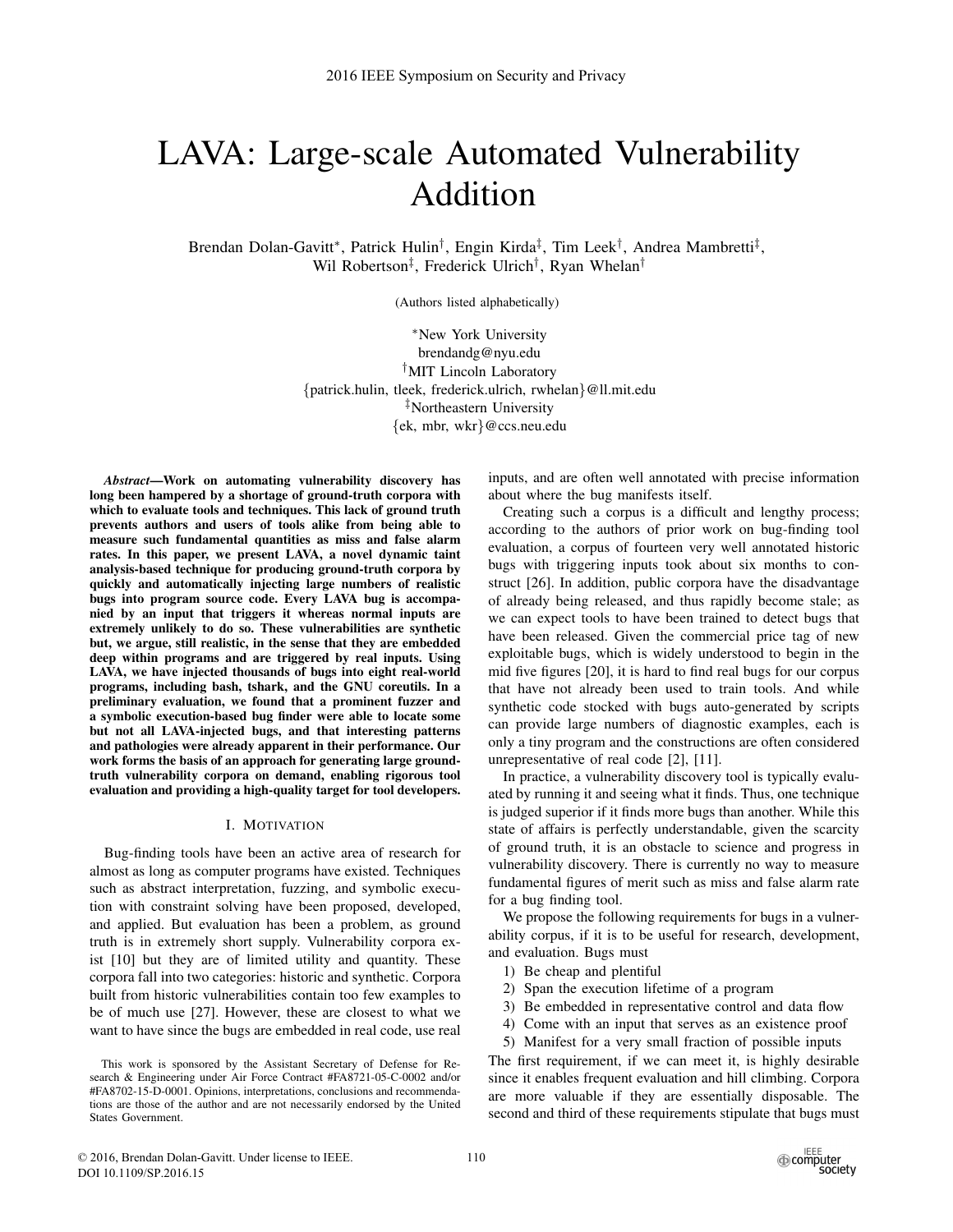be realistic. The fourth means the bug is demonstrable and serious, and is a precondition for determining exploitability. The fifth requirement is crucial. Consider the converse: if a bug manifests for a large fraction of inputs it is trivially discoverable by simply running the program.

The approach we propose is to create a synthetic vulnerability via a few judicious and automated edits to the source code of a real program. We will detail and give results for an implementation of this approach that satisfies all of the above requirements, which we call LAVA (Large-scale Automated Vulnerability Addition). A serious bug such as a buffer overflow can be injected by LAVA into a program like file, which is 13K LOC, in about 15 seconds. LAVA bugs manifest all along the execution trace, in all parts of the program, shallow and deep, and make use of normal data flow. By construction, a LAVA bug comes with an input that triggers it, and we can guarantee that no other input can trigger the bug.

## II. SCOPE

We restrict our attention, with LAVA, to the injection of bugs into source code. This makes sense given our interest in using it to assemble large corpora for the purpose of evaluating and developing vulnerability discovery techniques and systems. Automated bug discovery systems can work on source code [1], [8], [9], [24] or on binaries [3], [21]; we can easily test binary analysis tools by simply compiling the modified source. Injecting bugs into binaries or bytecode directly may also be possible using an approach similar to ours, but we do not consider that problem here. We further narrow our focus to Linux open-source software written in C, due to the availability of source code and source rewriting tools. As we detail later, a similar approach will work for other languages.

We want the injected bugs to be serious ones, *i.e.*, potentially exploitable. As a convenient proxy, our current focus is on injecting code that can result in out-of-bounds reads and writes that can be triggered by an attacker-controlled input; in Section VIII we consider extensions to LAVA to support other bug classes. We produce a proof-of-concept input to trigger any bug we successfully inject, although we do not attempt to produce an actual exploit.

For the sake of brevity, in this paper we will use the words *bug* and *vulnerability* interchangeably. In both cases, what we mean is vulnerabilities (in particular, primarily out-of-bounds reads and writes) that cause potentially exploitable crashes.

# III. LAVA OVERVIEW

At a high level, LAVA adds bugs to programs in the following manner. Given an execution trace of the program on some specific input, we:

1) Identify execution trace locations where input bytes are available that do not determine control flow and have not been modified much. We call these quantities DUAs, for Dead, Uncomplicated and Available data.

```
1
  void foo(int a, int b, char *s, char *d, int n) {
\int_3 int c = a+b;
      if (a != 0xdeadbeef)5 return;
      for (int i=0; i<n; i++)
          c+=s[i];memcpy(d,s,n+c); // Original source
9 // BUG: memcpy(d+(b==0x6c617661)*b,s,n+c);
  }
```
Fig. 1: LAVA running example. Entering the function foo, a is bytes 0..3 of input, b is 4..7, and n is 8..11. The pointers s and d, and the buffers pointed to by them are untainted.

- 2) Find potential attack points that are temporally after a DUA in the program trace. Attack points are source code locations where a DUA might be used, if only it were available there as well, to make a program vulnerable.
- 3) Add code to the program to make the DUA value available at the attack point and use it to trigger the vulnerability.

These three steps will be discussed in the following three sections, which refer to the running example in Figure 1.

#### *A. The DUA*

Because they ensure that attacker-controlled data is available to influence program behavior, DUAs form the raw material from which we construct bugs. We identify DUAs in a program by running that program under a dynamic taint analysis [14] for a specific input. That taint analysis has a few important features:

- Each byte in the input is given its own label. Thus, if an internal program quantity is tainted, then we can map that quantity back to a specific part of the input.
- The taint analysis is as complete and correct as possible. All program code including library and kernel is subject to taint analysis. Multiple threads and processes are also handled correctly, so that taint flows are not lost.
- The taint analysis keeps track of a *set* of labels per byte of program data, meaning that it can represent computation that mixes input bytes.

Every tainted program variable is some function of the input bytes. We estimate how complicated this function is via a new measure, the Taint Compute Number (TCN). TCN simply tracks the depth of the tree of computation required to obtain a quantity from input bytes. The smaller TCN is for a program quantity, the closer it is, computationally, to the input. If TCN is 0, the quantity is a direct copy of input bytes. The intuition behind this measure is that we need DUAs that are computationally close to the input in order to be able to use them with predictable results.

Note that TCN is not an ideal measure. There are obviously situations in which the tree of computation is deep but the resulting value is both completely predictable and has as much entropy as the original value. However, TCN has the advantage that it is easy to compute on an instruction-by-instruction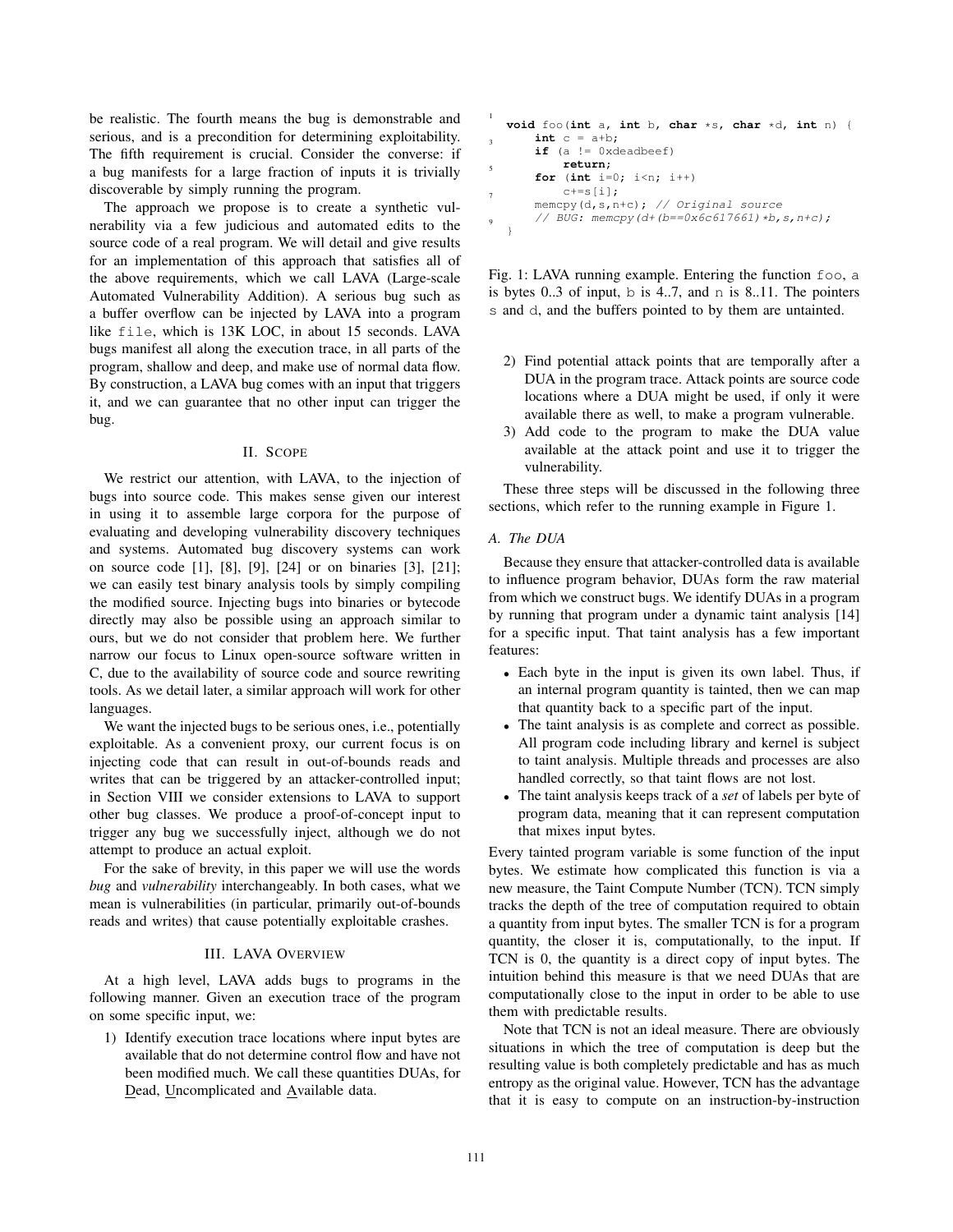

Fig. 2: Taint Compute Number examples from the running example. TCN is simply the depth of the tree of computation that produces the value from tainted inputs. TCN(c) after line 2 is 1, and after line 6 (upon exiting the loop), it is n+1.

basis. Whenever the taint system needs to compute the union of sets of taint labels to represent computation, the TCN associated with the resulting set is one more than the max of those of the input sets. In the running example, and illustrated in Figure 2,  $TCN(c) = 1$  after line 1, since it is computed from quantities a and b which are directly derived from input. Later, just before line 7 and after the loop,  $TCN(c) = n + 1$ because each iteration of the loop increases the depth of the tree of computation by one.

The other taint-based measure LAVA introduces is *liveness*, which is associated with taint labels, i.e., the input bytes themselves. This is a straightforward accounting of how many branches a byte in the input has been used to decide. Thus, if a particular input byte label was never found in a taint label set associated with any byte used to decide a branch, it will have liveness of 0. A DUA entirely consisting of bytes with 0 or very low liveness can be considered *dead* in the sense that it has little influence upon control flow for this program trace. If one were to fuzz dead input bytes, the program should be indifferent and execute the same trace. In the running example,  $LIV(0..3) = 1$  after line 3, since a is a direct copy of input bytes 0..3. After each iteration of the loop, the liveness of bytes 8..11, the loop bound, increase by one, and so after the loop  $LIV(8..11) = n$ .

Figures 3 and 4 are plots of liveness and taint compute number for the program file processing the input /bin/ls. In both plots, the horizontal axis is the number of replay instructions processed, and so corresponds, roughly, to time. The vertical axis is file position, so at bottom is the first byte in /bin/ls and at top is the 70th byte. Obviously, /bin/ls is bigger than 70 bytes. However, as expected, only the 64 byte ELF header has any interesting liveness or taint compute number values and so we restrict our attention, in these plots, to that section. Higher values for liveness and taint compute number are represented on both plots by darker patches. Thus, portions that are very light for large horizontal stretches starting at the left on both plots are DUAs. For instance, bytes 28-32, which point to the start of the program header table, are uninvolved in branches or computation. Presumably



Fig. 3: Liveness plotted, over time, for the input bytes of '/bin/ls' being processed by the program 'file'.



Fig. 4: Taint compute number, over time, for the input bytes of '/bin/ls' being processed by the program 'file'.

these would make a fine DUA, and it seems reasonable that file simply doesn't have much use for this information. Whereas bytes 19 and 20, which indicate the instruction set, are very live after about 55M instructions. This is reasonable since file needs to report this information in human-readable form, such as  $x86$  64. However, consider bytes 10-16, which are apparently being used in a number of branches. This is odd considering they are marked as unused in the ELF header spec. These kinds of disparities make a good argument for using taint-based measures to inject bugs rather than trusting published specs.

The combination of uncomplicated (low TCN) and dead (low liveness) program data is a powerful one for vulnerability injection. The DUAs it identifies are internal program quantities that are often a direct copy of input bytes, and can be set to any chosen value without sending the program along a different path. These make very good triggers for vulnerabilities. In the running example, bytes 0..3 and 8..11 are all somewhat live, because they have been seen to be used to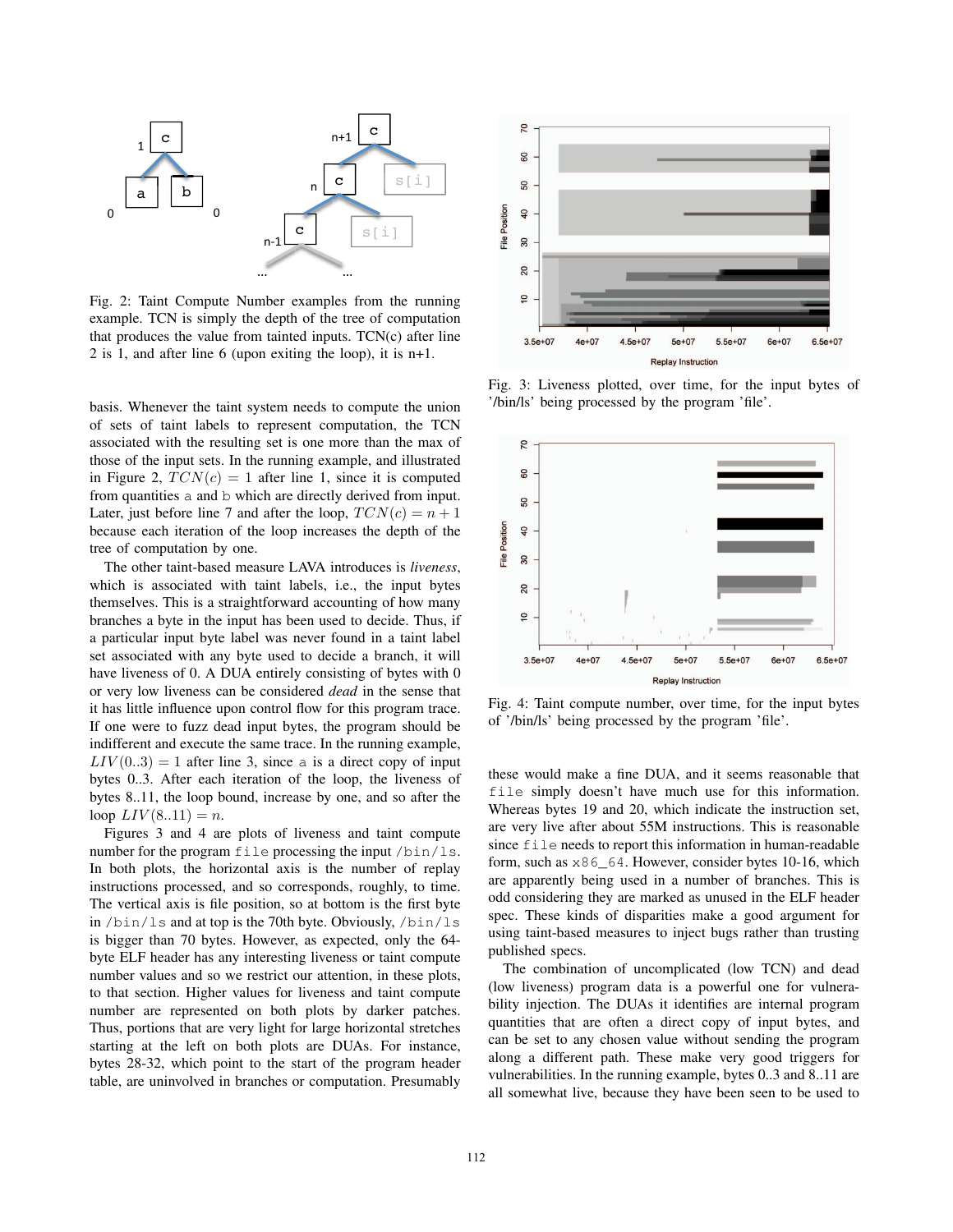decide branches. Arguments a and n are therefore too live to be useful in injecting a vulnerability. Argument b, on the other hand, has a TCN of 0 and the bytes from which it derives, 4..7 are completely dead, making it an ideal trigger to control a vulnerability.

Precisely which DUAs should be included, based on their liveness and TCN, is a configurable threshold of LAVA. We explore the impact (in terms of whether the bug can be successfully injected and verified) of various thresholds in Section VI-A.

# *B. The attack point*

Attack point selection is a function of the type of vulnerability to be injected. All that is required is that it must be possible to inject a bug at the attack point by making use of dead data. This data can be made available later in the trace via new dataflow. Obviously, this means that the attack point must be *temporally after* an appearance of a DUA in the trace. If the goal is to inject a read overflow, then reads via pointer dereference, array index, and bulk memory copy, e.g., are reasonable attack points. If the goal is to inject divideby-zero, then arithmetic operations involving division will be attacked. Alternately, the goal might be to control one or more arguments to a library function. For instance, in the running example, on line 7, the call to memcpy can be attacked since it is observed in the trace after a usable DUA, the argument b, and any of its arguments can be controlled by adding b, thus potentially triggering a buffer overflow.

## *C. Data-flow bug injection*

The third and final step to LAVA bug injection is introducing a dataflow relationship between DUA and attack point. If the DUA is in scope at the attack point then it can simply be used at the attack point to cause the vulnerability. If it is not in scope, new code is added to siphon the DUA off into a safe place (perhaps in a static or global data structure), and later retrieve and make use of it at the attack point. However, in order to ensure that the bug only manifests itself very occasionally (one of our requirements from Section I), we add a guard requiring that the DUA match a specific value if it is to be used to manifest the vulnerability. In the running example, the DUA b is still in scope at the memcpy attack point and the only source code modification necessary is to make use of it to introduce the vulnerability if it matches a particular value. If we replace the first argument to the call to memcpy, d, with  $d + (b == 0 \times 6c617661) * b$  then there will be an out of bounds write only when bytes 4..7 of the input exactly match 0x6c617661.

Although this mechanism for ensuring that each bug is only triggered for one specific input has worked well for us so far, there are other ways we could accomplish the same task. For example, we could instead guard the call to the buggy code with an  $if$  statement, or perform a comparison with the input bytes that make up the DUA one by one. Although these are functionally equivalent, the exact mechanism used may make it easier for certain tools to find the bug. Comparing the input bytes one by one, for example, would allow coveragemaximizing fuzzers to incrementally discover the bug by guessing one byte at a time, rather than having to guess the entire 32-bit trigger at once. For a full-scale tool evaluation, it would be best to inject bugs with a variety of different trigger mechanisms; however, for our current prototype we use only the one described in this section.

# IV. ROADS NOT TAKEN

Given the goal of adding bugs to real-world programs in an automated way, there are a large number of system designs and approaches. In order to clarify our design for LAVA, in this section we will briefly examine alternatives.

First, one might consider compiling a list of straightforward, local program transformations that reduce the security of the program. For example, we could take all instances of the strlcpy and strncpy functions and replace them with the less secure strcpy, or look for calls to malloc and reduce the number of bytes allocated. This approach is appealing because it is very simple to implement (for example, as an LLVM transformation pass), but it is not a reliable source of bugs. There is no easy way to tell what input (if any) causes the newly buggy code to be reached; and on the other hand, many such transformations will harm the correctness of the program so substantially that it crashes on *every* input. In our initial testing, transforming instances of strncpy with strcpy in bash just caused it to crash immediately. The classes of bugs generated by this approach are also fundamentally limited and not representative of bugs in modern programs.

A more sophisticated approach is suggested by Keromytis [6]: targeted symbolic execution could be used to find program paths that are potentially dangerous but currently safe; the symbolic path constraints could then be analyzed and used to remove whatever input checks currently prevent a bug. This approach is intuitively promising: it involves minimal changes to a program, and the bugs created would be realistic in the sense that one could imagine them resulting from a programmer forgetting to correctly guard some code. However, each bug created this way would come at a high computational cost (for symbolic execution and constraint solving), and would therefore be limited in how deep into the program it could reach. This would limit the number of bugs that could be added to a program.

By contrast, the approach taken by LAVA is computationally cheap—its most expensive step is a dynamic taint analysis, which only needs to be done once per input file. Each validated bug is guaranteed to come with a triggering input. In our experiments, we demonstrate that even a single input file can yield thousands of bugs spread throughout a complex program such as tshark.

# V. IMPLEMENTATION

The LAVA implementation operates in four stages to inject and validate buffer overflow vulnerabilities in Linux C source code.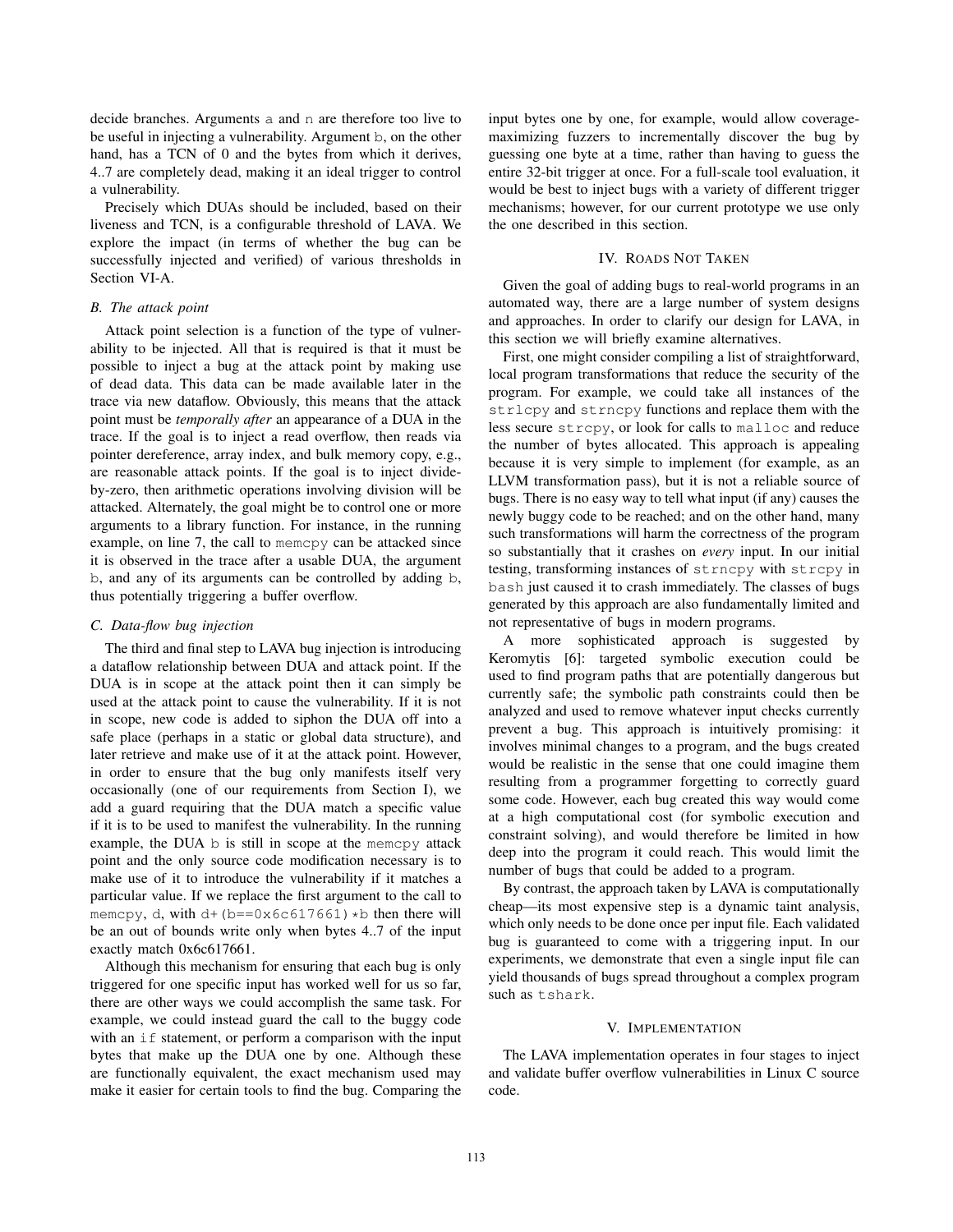

Fig. 5: LAVA Implementation Architecture. PANDA and Clang are used to perform a dynamic taint analysis which identifies potential bug injections as DUA attack point pairs. Each of these is validated with a corresponding source code change performed by Clang as well. Finally, every potentially buggy binary is tested against a targeted input change to determine if a buffer overflow actually results.

- 1) Compile a version of the target program which has been instrumented with taint queries.
- 2) Run the instrumented version against various inputs, tracking taint, and collecting taint query results and attack point information.
- 3) Mine the taint results for DUAs and attack points, and collect a list of potential injectable bugs.
- 4) Recompile the target with the relevant source code modifications for a bug, and test to see if it was successfully injected.

These stages are also depicted in Figure 5.

# *A. Taint queries*

LAVA's taint queries rely on the PANDA dynamic analysis platform [5], which is based on the QEMU whole-system emulator. PANDA augments QEMU in three important ways. First, it introduces deterministic record and replay, which can be used for iterated and expensive analyses (e.g. taint) that often cannot be performed online. Second, it has a simple but powerful plugin architecture that allows for powerful analyses to be built and even built upon one another. Third, it integrates, from S2E [4], the ability to lift QEMU's intermediate language to LLVM for analysis.

The main feature of PANDA used by LAVA is a fast and robust dynamic taint analysis plugin that works upon the LLVM version of each basic block of emulated code. This LLVM version includes emulated versions of every x86 instruction that QEMU supports. QEMU often implements tricky processor instructions (e.g. MMX and XMM on x86) in C code. These are compiled to LLVM bitcode using Clang, and, thereby made available for taint analysis by PANDA as well. This process ensures that PANDA's taint analysis is *complete* in the sense that it can track dataflow through all instructions.

LAVA employs a simple PANDA plugin named file\_taint that is able to apply taint labels to bytes read from files in Linux. The plugin, in turn, leverages operating system introspection and system call plugins in PANDA to determine the start file offset of the read as well as the number of bytes actually read. This allows LAVA to make use of taint information that maps internal program quantities back to file offsets.

Before running a target program under PANDA, LAVA first invokes a custom Clang tool to insert taint queries into the source before and after function calls. Each function argument is deconstructed into its constituent lvalues, and Clang adds a taint query for each as a *hypervisor call* which notifies PANDA to query the taint system about a specific source-level variable. The function return value also gets a taint query hypercall. LAVA also uses Clang to insert source hypervisor calls at potential attack points. It should be noted that the query points employed by LAVA are by no means exhaustive. There is every reason to expect that querying at pointer dereferences, e.g., might yield a number of additional DUAs.

# *B. Running the program*

Once the target has been instrumented with taint queries, we run it against a variety of inputs. Since our approach to gathering data about the program is fundamentally dynamic, we must take care to choose inputs to maximize code coverage. To run the program, we load it as a virtual CD into a PANDA virtual machine and send commands to QEMU over a virtual serial port to execute the program against the input.

As the hypervisor calls in the program execute, PANDA logs results from taint queries and attack point encounters to a binary log file, the *pandalog*. Information about control flow transfers that depend on tainted data is also recorded in the pandalog so that it can be used to compute the liveness of each input byte. Note that because the pandalog is generated by hypercalls inserted into program source code, it can connect source-level information like variable names and source file locations to the taint queries and attack points. This allows bug injection, later, to make use of source-level information.

#### *C. Mining the Pandalog*

We then analyze the pandalog in temporal order, matching up DUAs with attack points to find potentially injectable bugs. The program that does this is called FIB for "find injectable bugs", and is detailed in Figure 6. FIB considers the pandalog entries in temporal order.

Taint query entries are handled by the function collect\_duas which maintains a set of currently viable DUAs. Viable DUAs must have enough tainted bytes, and those bytes must be below some threshold for taint set cardinality and TCN. Additionally, the liveness associated with all the input bytes which taint the DUA must be below a threshold. Note that a DUA is associated with a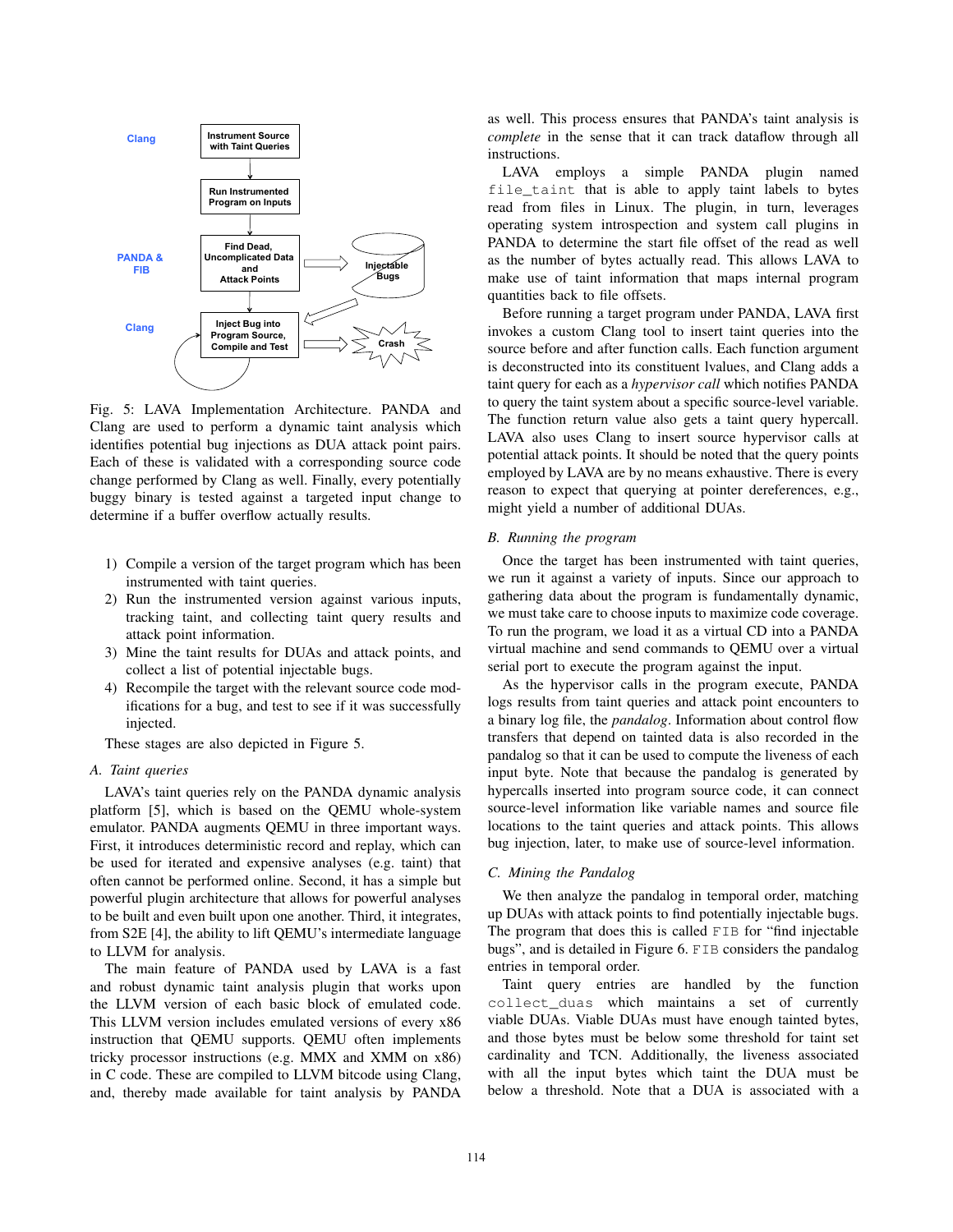```
1 def check_liveness(file_bytes):
    for file_byte in file_bytes:
      if (liveness[file_byte]
          > max_liveness):
        5 return False
    return True
7
  def collect_duas(taint_query):
9 retained_bytes = []
    for tainted_byte in taint_query:
11 if tainted_byte.tcn <= max_tcn
      and
13 len(tainted byte.file offsets) \leq max card
      and
15 check_liveness(tainted_byte.file_offsets)):
        retained_bytes += tainted_byte.file_offsets
17 duakey = (taint query.source loc,
      taint_query.ast_name)
19 duas[duakey] = retained_bytes
21 def update_liveness(tainted_branch):
    for tainted_file_offset in tainted_branch:
23 liveness[tainted_file_offset]++
25 def collect_bugs(attack_point):
    for dua in duas:
27 viable_count = 0
      for file_offset in dua:
29 if (check_liveness(file_offset)):
          viable_count ++
\overline{\textbf{if}} (viable count \geq bytes needed):
        bugs.add((dua, attack_point))
33
  for event in Pandalog:
35 if event.typ is taint_query:
      collect_duas(event);
37 if event.typ is tainted_branch:
      update_liveness(event);
39 if event.typ is attack_point:
      collect_bugs(event);
```
Fig. 6: Python-style pseudocode for FIB. Panda log is processed in temporal order and the results of taint queries on values and branches are used to update the current set of DUAs and input byte liveness. When an attack point is encountered, all currently viable DUAs are considered as potential data sources to inject a bug.

specific program point and variable name, and only the last encountered DUA is retained in the viable set. This means that if a DUA is a variable in a loop or in a function that is called many times, the set will only have one entry (the last) for that variable and source location, thus ensuring that value is up to date and potentially usable at an attack point.

Information about the liveness of file input bytes is updated whenever a log entry describing a tainted branch instruction is encountered. Tainted branch information in the pandalog updates liveness for all input bytes involved, in the function update\_liveness.

Finally, when FIB encounters an attack point in the pandalog, the function collect\_bugs considers each DUA in the set, and those that are still viable with respect to liveness are paired with the attack point as potentially injectable bugs. In the current implementation of LAVA, an attack point is

```
protected int
2 file_encoding(struct magic_set *ms,
               ..., const char **type) {
4 ...
    else if
6 ((\{\text{int} \ r v) =looks_extended(buf, nbytes, *ubuf, ulen);
8 if (buf) {
          int lava = 0;
10 lava | = ((unsigned char *)(buf))[0] << (0*8);
          lava |= ((unsigned char *)(buf))[1]<<(1*8);
12 lava | = ((unsigned char *)(buf))[2] << (2*8);
          lava |= ((unsigned char *)(buf))[3]<<(3*8);
14 lava_set(lava);
         }; rv;})) {
16 \ldots
```
Fig. 7: Code injected by Clang into file's src/encodings.c to copy DUA value off for later use. The function lava\_set saves the DUA value in a static variable. PANDA taint analysis and the FIB algorithm determines that the first four bytes of buf are suitable for use in creating the bug.

```
1 ...
 protected int
3 file_trycdf(struct magic_set *ms,
               ..., size t nbytes) {
5 \cdot \cdot \cdotif (cdf_read_header
        (( (sinfo)) + (lawa_get())*(0x6c617661 == (lawa.get())9 | \cdot | 0 \times 6176616c == (lawagent()) \text{, } \&h) == -1return 0;
```
Fig. 8: Code injected into file's src/readcdf.c to use DUA value to create a vulnerability. The function lava\_get retrieves the value last stored by a call to lava set.

an argument to a function call that can be *made vulnerable by adding a DUA to it*. This means the argument can be a pointer or some kind of integer type; the hope is that changing this value by a large amount may trigger a buffer overflow. Note that as with taint queries, LAVA attack point selection is clearly far from complete. We might imagine attacking pointer reads and writes, their uses in conditionals, etc.

# *D. Inject and test bugs*

For each DUA/attack point pair, we generate the C code which uses the DUA to trigger the bug using another custom Clang tool. At the source line and for the variable in the DUA, we inject code to copy its value into a static variable held by a helper function. At the attack point, we insert code that retrieves the DUA value, determines if it matches a magic value, and if so adds it to one of the function arguments.

The final step in LAVA is simply compiling and testing the modified program on a proof-of-concept input file, in which the input file bytes indicated as tainting the DUA have been set to the correct value. An example of the pair of source code insertions plus the file modifiction in order to inject a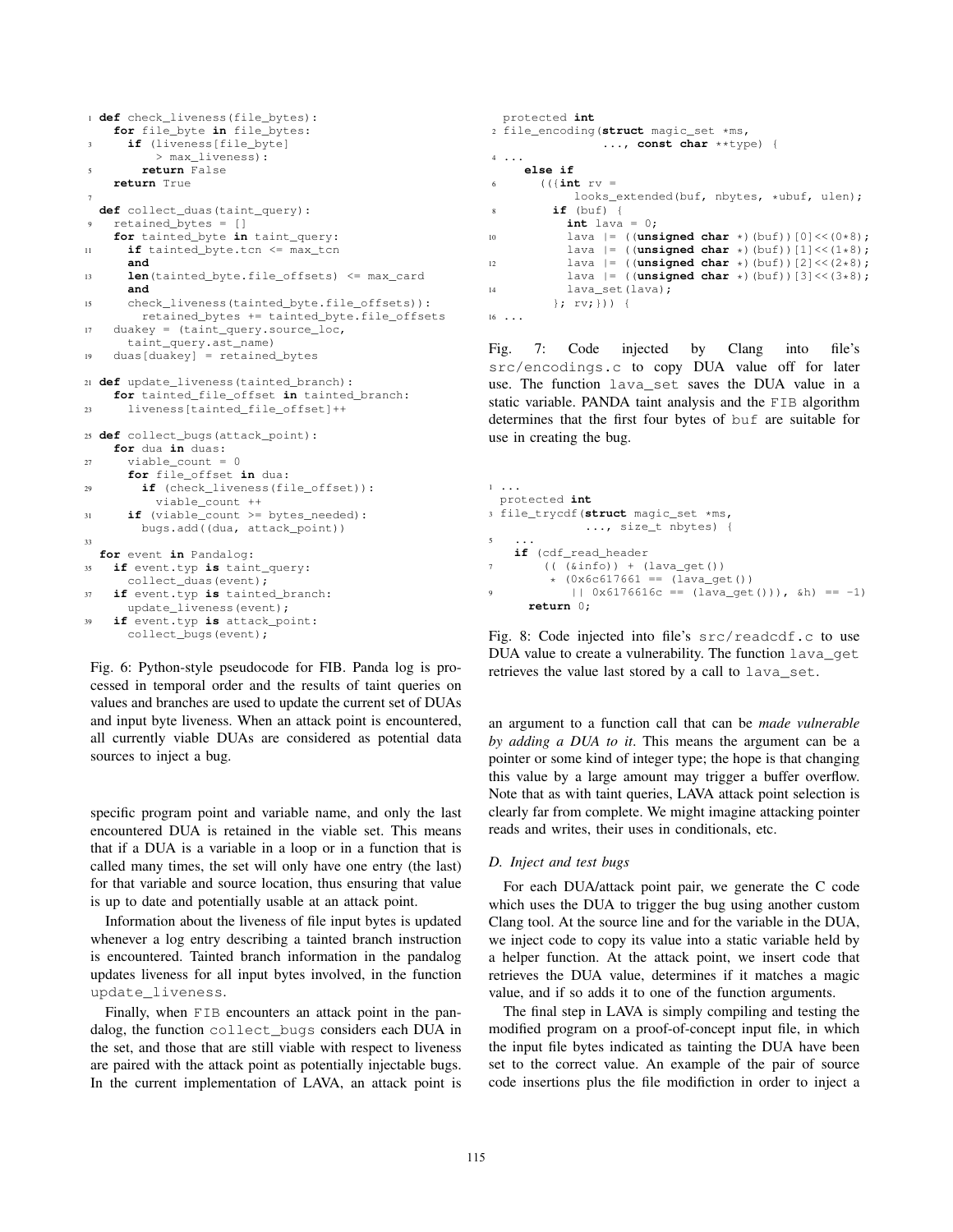bug into the program file can be seen in Figures 7, and 8. The original input to file was the binary /bin/ls, and the required modification to that file is to simply set its first four bytes to the string 'lava' to trigger the bug. Note that the taint analysis and FIB identifies a DUA in one compilation unit and an attack point in another compilation unit.

#### VI. RESULTS

We evaluated LAVA in three ways. First, we injected large numbers of bugs into four open source programs: file, readelf (from binutils), bash, and tshark (the command-line version of the packet capture and analysis tool Wireshark). For each of these, we report various statistics with respect to both the target program and also LAVA's success at injecting bugs. Second, we evaluated the distribution and realism of LAVA's bugs by proposing and computing various measures. Finally, we performed a preliminary investigation to see how effective existing bug-finding tools are at finding LAVA's bugs, by measuring the detection rates of an open-source fuzzer and a symbolic execution-based bug finder.

#### *Counting Bugs*

Before we delve into the results, we must specify what it is we mean by an injected bug, and what makes two injected bugs distinct. Although there are many possible ways to define a bug, we choose a definition that best fits our target use case: two bugs should be considered different if an automated tool would have to reason about them differently. For our purposes, we define a bug as a unique pair (DUA, attackpoint). Expanding this out, that means that the source file, line number, and variable name of the DUA, and the source file and line number of the attack point must be unique.

Some might object that this artificially inflates the count of bugs injected into the program, for example because it would consider two bugs distinct if they differ in where the file input becomes available to the program, even though the same file input bytes are used in both cases. But in fact these should be counted as different bugs: the data and control flow leading up to the point where the DUA occurs will be very different, and vulnerability discovery tools will have to reason differently about the two cases.

## *A. Injection Experiments*

The results of injecting bugs into open source programs are summarized in Table I. In this table, programs are ordered by size, in lines of C code, as measured by David Wheeler's sloccount. A single input was used with each program to measure taint and find injectable bugs. The input to file and readelf was the program ls. The input to tshark was a 16K packet capture file from a site hosting a number of such examples. The input to bash was a 124-line shell script written by the authors.  $N(DUA)$  and  $N(ATP)$  are the number of DUAs and attack points collected by the FIB analysis. Note that, in order for a DUA or attack point to be counted, it must have been deemed viable for some bug, as described in Section V-C. The columns *Potential Bugs* and *Validated Bugs* in Table I give the numbers of both potential bugs found by FIB, but also those verified to actually return exitcodes indicating a buffer overflow (-11 for segfault or -6 for heap corruption) when run against the modified input. The penultimate column in the table is *Yield*, which is the fraction of potential bugs what were tested and determined to be actual buffer overflows. The last column gives the time required to test a single potential bug injection for the target.

Exhaustive testing was not possible for a number of reasons. Larger targets had larger numbers of potential bugs and take longer to test; for example, tshark has over a million potential bugs and each takes almost 10 minutes to test. This is because testing requires not only injecting a small amount of code to add the bug, but also recompiling and running the resulting program. For many targets, we found the build to be subtly broken so that a make clean was necessary to pick up the bug injection reliably, which further increased testing time. Instead, we attempted to validate 2000 potential bugs chosen uniformly at random for each target. Thus, when we report in Table I that for tshark the yield is 17.7%, this is because 306 out of 2000 bugs were found to be valid.

As the injected bug is designed to be triggered only if a particular set of four bytes in the input is set to a magic value, we tested with both the original input and with the modified one that contained the trigger. We did not encounter any situation in which the original input triggered a crash.

Yield varies considerably from less than 10% to over 50%. To understand this better, we investigated the relationship between our two taint-based measures and yield. For each DUA used to inject a bug, we determined  $mTCN$ , the maximum TCN for any of its bytes and  $mLIV$ , the maximum liveness for any label in any taint label set associated with one of its bytes. More informally,  $mTCN$  represents how complicated a function of the input bytes a DUA is, and  $mLIV$  is a measure of how much the control flow of a program is influenced by the input bytes that determine a DUA.

Table II shows a two-dimensional histogram with bins for  $mTCN$  intervals along the vertical axis and bins for  $mLIV$  along the horizontal axis. The top-left cell of this table represents all bug injections for which  $mTCN < 10$ and  $mLIV < 10$ , and the bottom-right cell is all those for which  $mTCN \ge 1000$  and  $mLIV \ge 1000$ . Recall that when  $mTCN = mLIV = 0$ , the DUA is not only a direct copy of input bytes, but those input bytes have also not been observed to be used in deciding any program branches. As either  $mTCN$  or  $mLIV$  increase, yield deteriorates. However, we were surprised to observe that  $mLIV$  values of over 1000 still gave yield in the 10% range.

TABLE II: Yield as a function of both  $mLIV$  and  $mTCN$ 

|                 | mLIV    |           |             |                        |  |  |
|-----------------|---------|-----------|-------------|------------------------|--|--|
| mTCN            | [0, 10) | [10, 100] | [100, 1000] | $[1000, + \text{inf}]$ |  |  |
| [0, 10)         | 51.9%   | 22.9%     | 17.4%       | 11.9%                  |  |  |
| [10, 100)       |         |           | 0           |                        |  |  |
| $[100, + \inf]$ |         |           |             |                        |  |  |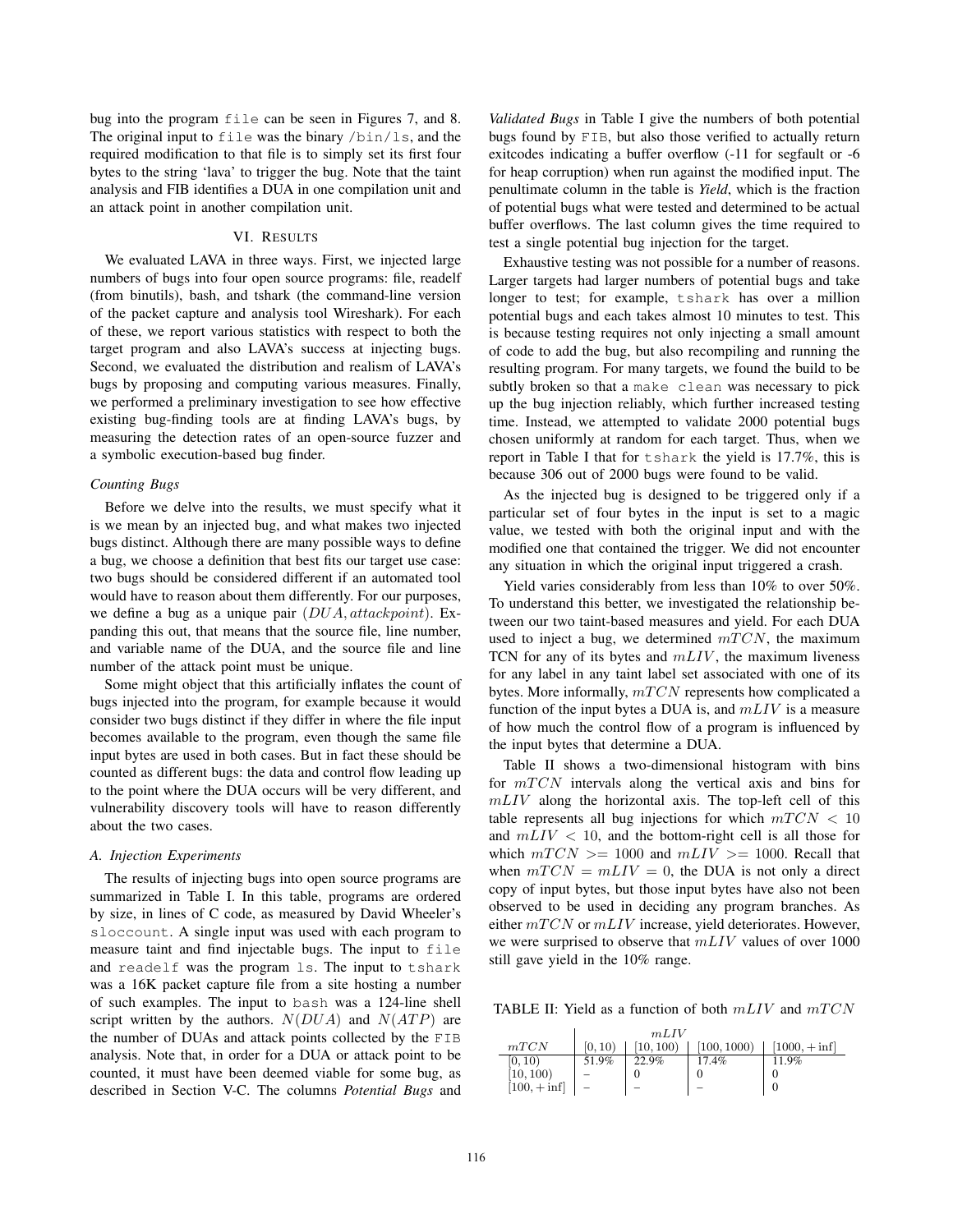TABLE I: LAVA Injection results for open source programs of various sizes

|         |         | Num       | Lines   |        |        | Potential   | Validated   |         | Inj Time |
|---------|---------|-----------|---------|--------|--------|-------------|-------------|---------|----------|
| Name    | Version | Src Files | C code  | N(DUA) | N(ATP) | <b>Bugs</b> | <b>Bugs</b> | Yield   | $(\sec)$ |
| file    | 5.22    | 19        | 10809   | 631    | 114    | 17518       | 774         | 38.7%   | 16       |
| readelf | 2.25    | 12        | 21052   | 3849   | 266    | 276367      | 1064        | 53.2%   | 354      |
| bash    | 4.3     | 143       | 98871   | 3832   | 604    | 447645      | 192         | $9.6\%$ | 153      |
| tshark  | 1.8.2   | 1272      | 2186252 | 9853   | 1037   | 1240777     | 354         | 17.7%   | 542      |

I(TOT)

Fig. 9: A cartoon representing an entire program trace, annotated with instruction count at which DUA is siphoned off to be used,  $I(DUA)$ , attack point where it is used,  $I(ATP)$ , and total number of instructions in trace,  $I(TOT)$ .

 $I(ATP)$ 

I(DUA)

#### *B. Bug Distribution*

It would appear that LAVA can inject a very large number of bugs into a program. If we extrapolate from yield numbers in Table I, we estimate there would be almost 400,000 real bugs if all were tested. But how well distributed is this set of bugs?

For programs like file and bash, between 11 and 44 source files are involved in a potential bug. In this case, the bugs appear to be fairly well distributed, as those numbers represent 58% and 31% of the total for each, respectively. On the other hand, readelf and tshark fare worse, with only 2 and 122 source files found to involve a potential bug for each (16.7% and 9.6% of source files).

The underlying cause for the low numbers of files in which bugs appear seems to be poor dynamic coverage. For tshark, much of the code is devoted to parsing esoteric network protocols, and we used only a single input file. Similarly, we only used a single hand-written script with bash, and made little attempt to cover a majority of language features. Finally, we ran readelf with a single command line flag  $(-a)$ ; this means that functionality such as DWARF symbol parsing was not exercised.

#### *C. Bug Realism*

The intended use of the bugs created by this system is as ground truth for development and evaluation of vulnerability discovery tools and techniques. Thus, it is crucial that they be realistic in some sense. Realism is, however, difficult to assess.

Because this work is, to our knowledge, the first to consider the problem of fully automated bug injection, we are not able to make use of any standard measures for bug realism. Instead, we devised our own measures, focusing on features such as how well distributed the malformed data input and trigger points were in the program's execution, as well as how much of the original behavior of the program was preserved.

We examined three aspects of our injected bugs as measures of realism. The first two are DUA and attack point position within the program trace, which are depicted in Figure 9. That is, we determined the fraction of trace instructions executed at



Fig. 10: Normalized DUA trace location

the point the DUA is siphoned off and at the point it is used to attack the program by corrupting an internal program value.

Histograms for these two quantities,  $I(DUA)$  and  $I(ATP)$ , are provided in Figures 10 and 11, where counts are for all potential bugs in the LAVA database for all five open source programs. DUAs and attack points are clearly available at all points during the trace, although there appear to be more at the beginning and end. This is important, since bugs created using these DUAs have entirely realistic control and data-flow all the way up to  $I(DUA)$ . Therefore, vulnerability discovery tools will have to reason correctly about all of the program up to  $I(DUA)$  in order to correctly diagnose the bug.

Our third metric concerns the portion of the trace *between* the  $I(DUA)$  and  $I(ATP)$ . This segment is of particular interest since LAVA currently makes data flow between DUA and attack point via a pair of function calls. Thus, it might be argued that this is an unrealistic portion of the trace in terms of data flow. The quantity  $I(DUA)/I(ATP)$  will be close to 1 for injected bugs that minimize this source of unrealism. This would correspond to the worked example in Figure 1; the DUA is still in scope when, a few lines later in the same function, it can be used to corrupt a pointer. No abnormal data flow is required. The histogram in Figure 12 quantifies this effect for all potential LAVA bugs, and it is clear that a large fraction have  $I(DUA)/I(ATP) \approx 1$ , and are therefore highly realistic by this metric.

## *D. Vulnerability Discovery Tool Evaluation*

We ran two vulnerability discovery tools on LAVA-injected bugs to investigate their use in evaluation.

1) Coverage guided fuzzer (referred to as FUZZER)

2) Symbolic execution + SAT solving (referred to as SES)

These two, specifically, were chosen because fuzzing and symbolic execution are extremely popular techniques for find-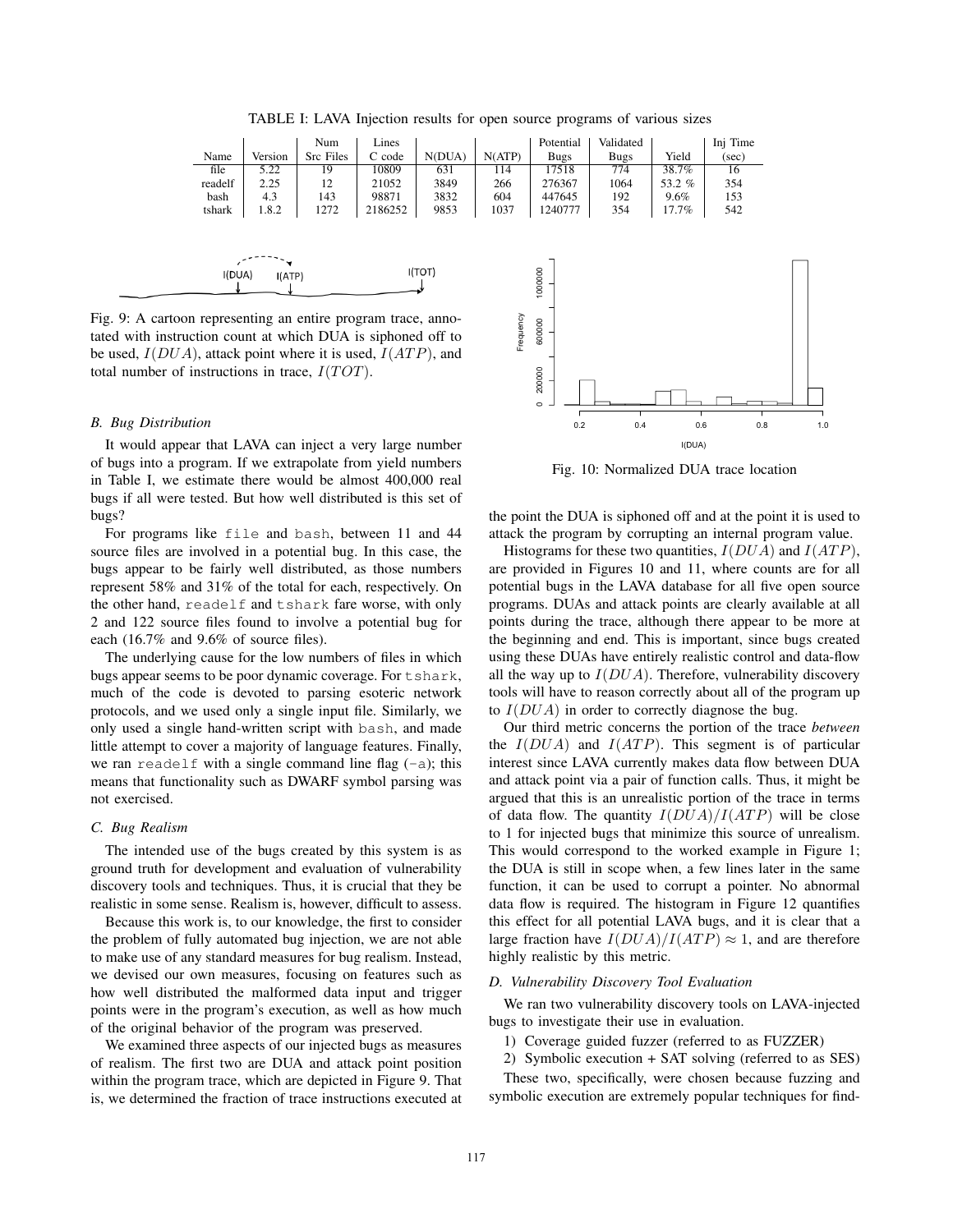

Fig. 11: Normalized ATP trace location



Fig. 12: Fraction of trace with perfectly normal or realistic data flow,  $I(DUA)/I(ATP)$ 

ing real-world bugs. FUZZER and SES are both state-of-theart, high-profile tools. For each tool, we expended significant effort to ensure that we were using them correctly. This means carefully reading all documentation, blog posts, and email lists. Additionally, we constructed tiny example buggy programs and used them to verify that we were able to use each tool at least to find known easy bugs.

Note that the names of tools under evaluation are being withheld in reporting results. Careful evaluation is a large and important job, and we would not want to give it short shrift, either in terms of careful setup and use of tools, or in presenting and discussing results. Our intent, here, is to determine if LAVA bugs *can be used* to evaluate bug finding systems. It is our expectation that in future work either by ourselves or others, full and careful evaluation of real, named tools will be performed using LAVA. While that work is outside the scope of this paper, we hope to indicate that it should be both possible and valuable. Additionally, it is our plan and hope that LAVA bugs will be made available in quantity and at regular refresh intervals for self-evaluation and hill climbing.

The first corpus we created, *LAVA-1*, used the file target, the smallest of those programs into which we have injected bugs. This corpus consists of sixty-nine buffer overflow bugs injected into the source with LAVA, each on a different branch in a git repository with a fuzzed version of the input verified to trigger a crash checked in along with the code. Two types of buffer overflows were injected, each of which makes use of a single 4-byte DUA to trigger and control the overflow.

- 1) Knob-and-trigger. In this type of bug, two bytes of the DUA (the *trigger*) are used to test against a magic value to determine if the overflow will happen. The other two bytes of the DUA (the *knob*) determine how much to overflow. Thus, these bugs manifest if a 2-byte unsigned integer in the input is a particular value but only if another 2-bytes in the input are big enough to cause trouble.
- 2) Range. These bugs trigger if the magic value is simply in some range, but also use the magic value to determine how much to overflow. The magic value is a 4-byte unsigned integer and the range varies.

These bug types were designed to mirror real bug patterns. In knob-and-trigger bugs, two different parts of the input are used in different ways to determine the manifestation of the bug. In range bugs, rather than triggering on a single value out of  $2^{32}$ , the size of the haystack varies. Note that a range of  $2^0$  is equivalent to the bug presented in Figure 8.

TABLE III: Percentage of bugs found in *LAVA-1* corpus

| Tool          | Bug Type       |              |     |                |     |     |
|---------------|----------------|--------------|-----|----------------|-----|-----|
|               | Range          |              |     |                |     |     |
|               | 2 <sub>0</sub> | $2^i$        | 214 | 2 <sub>1</sub> | 28  | KT  |
| <b>FUZZER</b> |                | 0            | 9%  | 79%            | 75% | 20% |
| <b>SES</b>    | 8%             | $\mathbf{0}$ | 9%  | 21%            |     | 10% |

The results of this evaluation are summarized in Table III. Ranges of five different sizes were employed:  $2^0$  (12 bugs),  $2^7$  (10 bugs),  $2^{14}$  (11 bugs),  $2^{21}$  (14 bugs), and  $2^{28}$  (12 bugs); we used 10 knob-and-trigger bugs. We examined all output from both tools. FUZZER ran for five hours on each bug and found bugs in the larger ranges  $(2^{14}, 2^{21}, 2^{28})$ . It was also able to uncover 20% of the knob-and-trigger bugs, perhaps because the knob and trigger could be fuzzed independently. SES ran for five hours on each bug, and found several bugs in all categories except the  $2^7$  and  $2^{28}$  ranges.

The results for the *LAVA-1* corpus seem to accord well with how these tools work. FUZZER uses the program largely as a black box, randomizing individual bytes, and guiding exploration with coverage measurements. Bugs that trigger if and only if a four-byte extent in the input is set to a magic value are unlikely to be discovered in this way. Given time, FUZZER finds bugs that trigger for large byte ranges. Note that for many of these LAVA bugs, when the range is so large, discovery is possible by simply fuzzing every byte in the input a few times. These bugs may, in fact, be trivially discoverable with a regression suite for a program like file that accepts arbitrary file input.<sup>1</sup> By contrast, SES is able to find both knoband-trigger bugs and different ranges, and the size of the range does not affect the number of bugs found. This is because it is no more difficult for a SAT solver to find a satisfying input for

<sup>&</sup>lt;sup>1</sup>In principle, anyway. In practice  $f \perp e$ 's test suite consists of just 3 tests, none of which trigger our injected bugs.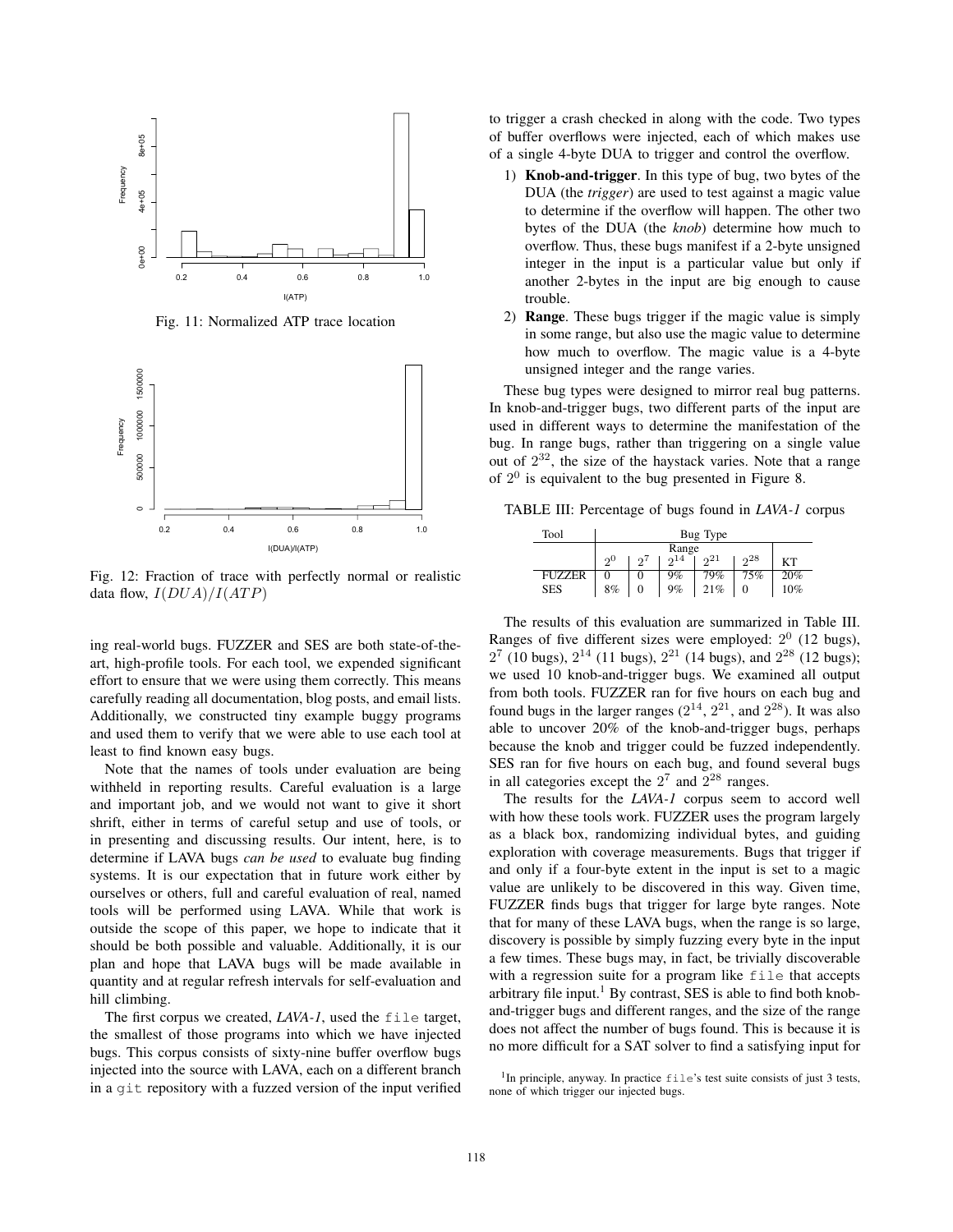a large range than a small range; rather, the number of bugs found is limited by how deep into the program the symbolic execution reaches.

Note that having each bug in a separate copy of the program means that for each run of a bug finding tool, only one bug is available for discovery at a time. This is one kind of evaluation, but it seems to disadvantage tools like FUZZER and SES, which appear to be designed to work for a long time on a single program that may contain multiple bugs.

Thus, we created a second corpus, *LAVA-M*, in which we injected more than one bug at a time into the source code. We chose four programs from the coreutils suite that took file input: base64, md5sum, uniq, and who. Into each, we injected as many verified bugs as possible. Because the coreutils programs are quite small, and because we only used a single input file for each to perform the taint analysis, the total number of bugs injected into each program was generally quite small. The one exception to this pattern was the who program, which parses a binary file with many dead or even unused fields, and therefore had many DUAs available for bug injection.

We were not able to inject multiple bugs of the two types described above (knob-and-trigger and range) as interactions between bugs became a problem, and so all bugs were of the type in Figure 8, which trigger for only a single setting of four input bytes. The *LAVA-M* corpus, therefore, is four copies of the source code for coreutils version 8.24. One copy has 44 bugs injected into base64, and comes with 44 inputs known to trigger those bugs individually. Another copy has 57 bugs in md5sum, and a third has 28 bugs in uniq. Finally, there is a copy with 2136 bugs existing all at once and individually expressible in who.

## TABLE IV: Bugs found in *LAVA-M* corpus

| Program | <b>Total Bugs</b> | Unique Bugs Found |            |          |  |  |
|---------|-------------------|-------------------|------------|----------|--|--|
|         |                   | <b>FUZZER</b>     | <b>SES</b> | Combined |  |  |
| uniq    | 28                |                   |            |          |  |  |
| base64  | 44                |                   |            | 14       |  |  |
| md5sum  | 57                |                   |            |          |  |  |
| who     | 2136              |                   | 18         | 18       |  |  |
| Total   | 2265              | 16                | 27         | 41       |  |  |

We ran FUZZER and SES against each program in *LAVA-M*, with 5 hours of runtime for each program. md5sum ran with the  $-c$  argument, to check digests in a file. base64 ran with the -d argument, to decode base 64.

SES found no bugs in uniq or md5sum. In uniq, we believe this is because the control flow is too unconstrained. In md5sum, SES failed to execute any code past the first instance of the hash function. base64 and who both turn out more successful for SES. The tool finds 9 bugs in base64 out of 44 inserted; these include both deep and shallow bugs, as base64 is such a simple program to analyze.

SES's results are a little more complicated for who. All of the bugs it finds for who use one of two DUAs, and all of them occur very early in the trace. One artifact of our method for injecting multiple bugs simultaneously is that multiple bugs share the same attack point. It is debatable how well this represents real bugs. In practice, it means that SES can only find one bug per attack point, as finding an additional bug at the same attack point does not necessarily require covering new code. LAVA could certainly be changed to have each bug involve new code coverage. SES could also be improved to find all the bugs at each attack point, which means generating multiple satisfying inputs for the same set of conditions.

FUZZER found bugs in all utilities except who. <sup>2</sup> Unlike SES, the bugs were fairly uniformly distributed throughout the program, as they depend only on guessing the correct 4-byte trigger at the right position in the input file.

FUZZER's failure to find bugs in who is surprising. We speculate that the size of the seed file (the first 768 bytes of a utmp file) used for the fuzzer may have been too large to effectively explore through random mutation, but more investigation is necessary to pin down the true cause. Indeed, tool anomalies of this sort are exactly the sort of thing one would hope to find with LAVA, as they represent areas where tools might make easy gains.

We note that the bugs found by FUZZER and SES have very little overlap (only 2 bugs were found by both tools). This is a very promising result for LAVA, as it indicates that the kinds of bugs created by LAVA are not tailored to a particular bug finding strategy.

## VII. RELATED WORK

The design of LAVA is driven by the need for bug corpora that are a) dynamic (can produce new bugs on demand), b) realistic (the bugs occur in real programs and are triggered by the program's normal input), and c) large (consist of hundreds of thousands of bugs). In this section we survey existing bug corpora and compare them to the bugs produced by LAVA.

The need for realistic corpora is well-recognized. Researchers have proposed creating bug corpora from student code [18], drawing from existing bug report databases [12], [13], and creating a public bug registry [7]. Despite these proposals, public bug corpora have remained static and relatively small.

The earliest work on tool evaluation via bug corpora appears to be by Wilander and Kamkar, who created a synthetic testbed of 44 C function calls [22] and 20 different buffer overflow attacks [23] to test the efficacy of static and dynamic bug detection tools, respectively. These are synthetic test cases, however, and may not reflect real-world bugs. In 2004, Zitser et al. [27] evaluated static buffer overflow detectors; their ground truth corpus was painstakingly assembled by hand over the course of six months and consisted of 14 annotated buffer overflows with triggering and non-triggering inputs as well as buggy and patched versions of programs; these same 14 overflows were later used to evaluate dynamic overflow detectors [25]. Although these are real bugs from actual software, the corpus is small both in terms of the number of

<sup>&</sup>lt;sup>2</sup>In fact, we allowed FUZZER to continue running after 5 hours had passed; it managed to find a bug in who in the sixth hour.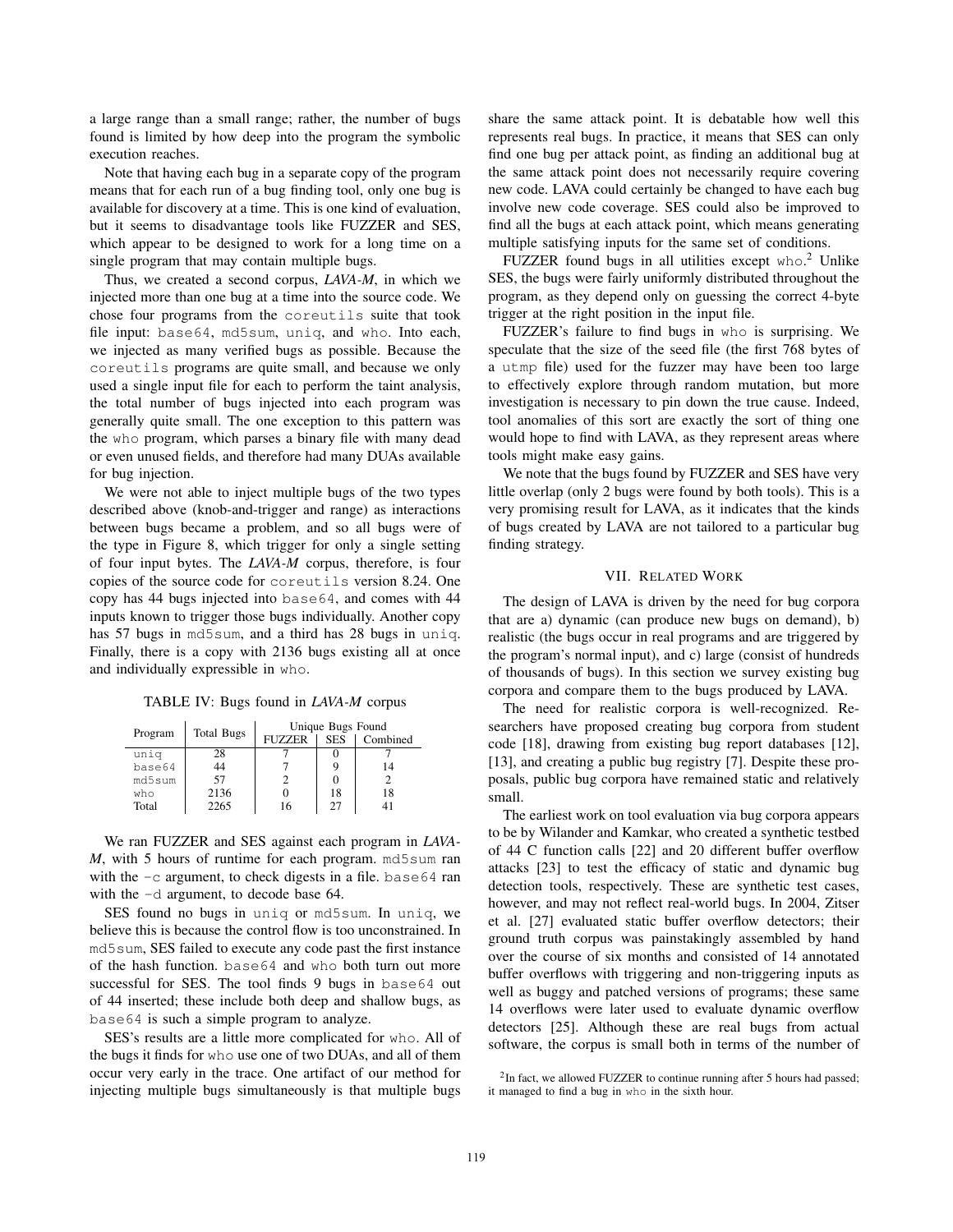bugs (14) but also in terms of program size. Even modestlysized programs like sendmail were too big for some of the static analyzers and so much smaller models capturing the essence of each bug were constructed in a few hundred lines of excerpted code.

The most extensive effort to assemble a public bug corpus comes from the NIST Software Assurance Metrics And Tool Evaluation (SAMATE) project [10]. Their evaluation corpus inclues Juliet [2], a collection of 86,864 synthetic C and Java programs that exhibit 118 different CWEs; each program, however, is relatively short and has uncomplicated control and data flow. The corpus also includes the IARPA STONESOUP data set [19], which was developed in support of the STONESOUP vulnerability mitigation project. The test cases in this corpus consist of 164 small snippets of C and Java code, which are then spliced into program to inject a bug. The bugs injected in this way, however, do not use the original input to the program (they come instead from extra files and environment variables added to the program), and the data flow between the input and the bug is quite short.

Most recently, Shiraishi et al. [17] conducted a quantitative analysis of commercial static analysis tools by constructing 400 pairs of C functions, where each pair consisted of two versions of the same function, one with a bug and one without. The bugs covered a range of different error types, including static/dynamic buffer overruns, integer errors, and concurrency bugs. They then ranked the tools according to effectiveness and, by incorporating price data for commercial tools, produced a measure of efficiency for each tool. As with previous synthetic corpora, however, the functions themselves are relatively short, and may be easier to detect than bugs embedded deep in large code bases.

Finally, the general approach of automatic program transformation to introduce errors was also used by Rinard et al. [15]; the authors systematically modified the termination conditions of loops to introduce off-by-one errors in the Pine email client to test whether software is still usable in the presence of errors once sanity checks and assertions are removed.

# VIII. LIMITATIONS AND FUTURE WORK

A significant chunk of future work for LAVA involves making the generated corpora look more like the bugs that are found in real programs. LAVA currently injects only buffer overflows into programs. But our taint-based analysis overcomes the crucial first hurdle to injecting any kind of bug: making sure that attacker-controlled data can be used in the bug's potential exploitation. As a result, other classes of bugs, such as temporal safety bugs (use-after-free) and metacharacter bugs (e.g. format string) should also be injectable using our approach. There also remains work to be done in making LAVA's bug-triggering data flow more realistic, although even in its current state, the vast majority of the execution of the modified program is realistic. This execution includes the data flow that leads up to the capture of the DUA, which is often nontrivial.

However rosy the future seems for LAVA, it is likely that certain classes of bugs are simply not injectable via taintbased measures. Logic errors, crypto flaws, and side-channel vulnerabilities, for instance, all seem to operate at a rather different level than the kinds of data-flow triggered flaws LAVA is well positioned to generate. We are not hopeful that these types of vulnerabilities will soon be injectable with LAVA.

We discovered, in the course of our use of LAVA bugs to evaluate vulnerability discovery tools, a number of situations in which LAVA introduces unintended bugs, such as use-after free and dereference of an uninitialized pointer in the code that siphons off a DUA value for later use triggering a bug. In some cases, the tool under evaluation even found these real bugs that were due to LAVA artifacts and we had to remove them and re-run in order to ensure that the evaluation was not compromised. These artifacts are a result of LAVA performing no real static analysis to determine if it is even vaguely safe to dereference a pointer in order to introduce the data flow it requires to inject a bug. It should be possible to remedy this situation dramatically in many cases but a complete solution would likely require intractable whole-program static analysis.

LAVA is limited to only work on C source code, but there is no fundamental reason for this. In principle, our approach would work for any source language with a usable sourceto-source rewriting framework. In Python, for example, one could easily implement our taint queries in a modified CPython interpreter that executed the hypervisor call against the address of a variable in memory. Since our approach records the correspondence between source lines and program basic block execution, it would be just as easy to figure out where to edit the Python code as it is in C. We have no immediate plans to extend LAVA in these directions.

We are planning some additional evaluation work. In particular, an extensive evaluation of real, named tools should be undertaken. The results will shed light on the strengths and weaknesses of classes of techniques, as well as particular implementations. It should also be noted that in our preliminary evaluation of vulnerability discovery tools we measured only the *miss rate*; no attempt was made to gauge the *false alarm rate*. For tools that generate a triggering input, as do both SES and FUZZER, measuring false alarm rate should be trivial. Every input can be tested against the program after it has been instrumented to be able to detect the vulnerability. In the case of buffer overflows in C, this could mean compiling in finegrained bounds checking [16]. However, many bug finding tools, especially static analyzers and abstract interpretation ones, do not generate bug-triggering inputs. Instead, they merely gesture at a line in the program and make a claim about possible bugs at that point. In this situation, we can think of no way to assess false alarm rate without extensive manual effort.

## IX. CONCLUSION

In this paper, we have introduced LAVA, a fully automated system that can rapidly inject large numbers of realistic bugs